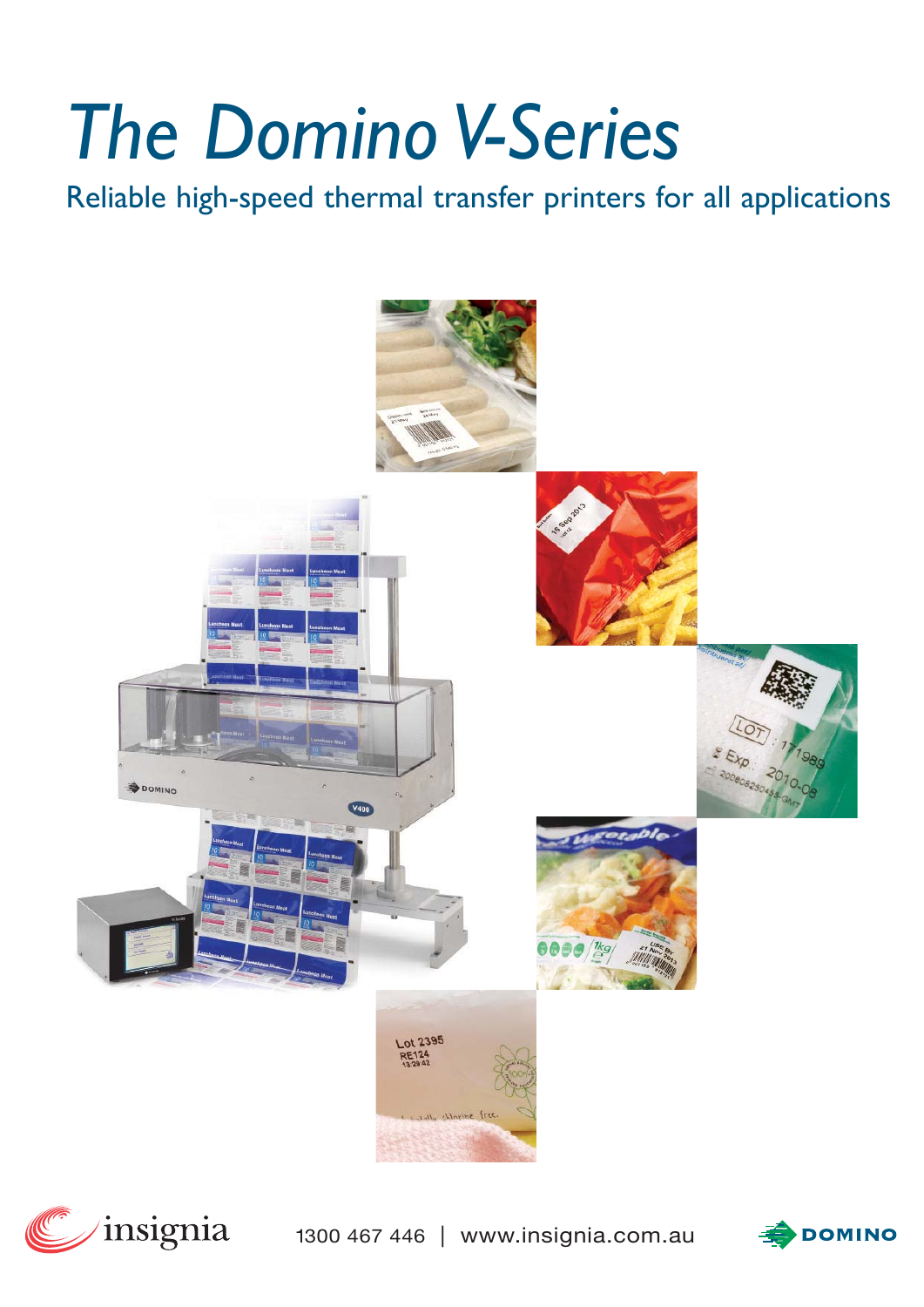*The V-Series range provides high-quality thermal transfer over-coding on flexible packaging and is ideal for high volume manufacturing environments using form, fill, seal packaging machines and labellers.A specialist multi-lane version is also available.*

#### *Consistent high-quality coding*

The V-Series range provides clear legible codes on both intermittent and continuous high-speed production lines.The V100 and V200 models integrate seamlessly into vertical and horizontal form/fill/sealers while the V400 has been designed specifically for horizontal multilane packaging machines.

All models benefit from:

- 300dpi print heads producing sharp high quality text, barcodes, logos and Data Matrix codes
- Simple technology providing consistency with minimal maintenance requirements
- Easy to install on existing packaging machines with a range of adjustable brackets.
- Clean technology ideally suited to the food and pharmaceutical industries.



**Real time clocks, off sets, graphic, standard barcodes plus RSS and Data Matrix coding**



**Ideal for high volume manufacturing**

# *Domino ribbons*

Ribbons for V-Series are available in a wide range of grades, colours and widths and provide excellent performance for a wide range of web materials and industry applications.

Domino ribbons have been extensively tested to ensure that codes remain clearly legible when the manufacturers' products reach the end consumer.Tests on the printed code include freezing, steamsterilisation, scratch-resistance and light fastness (resistance to fading through exposure to sunlight).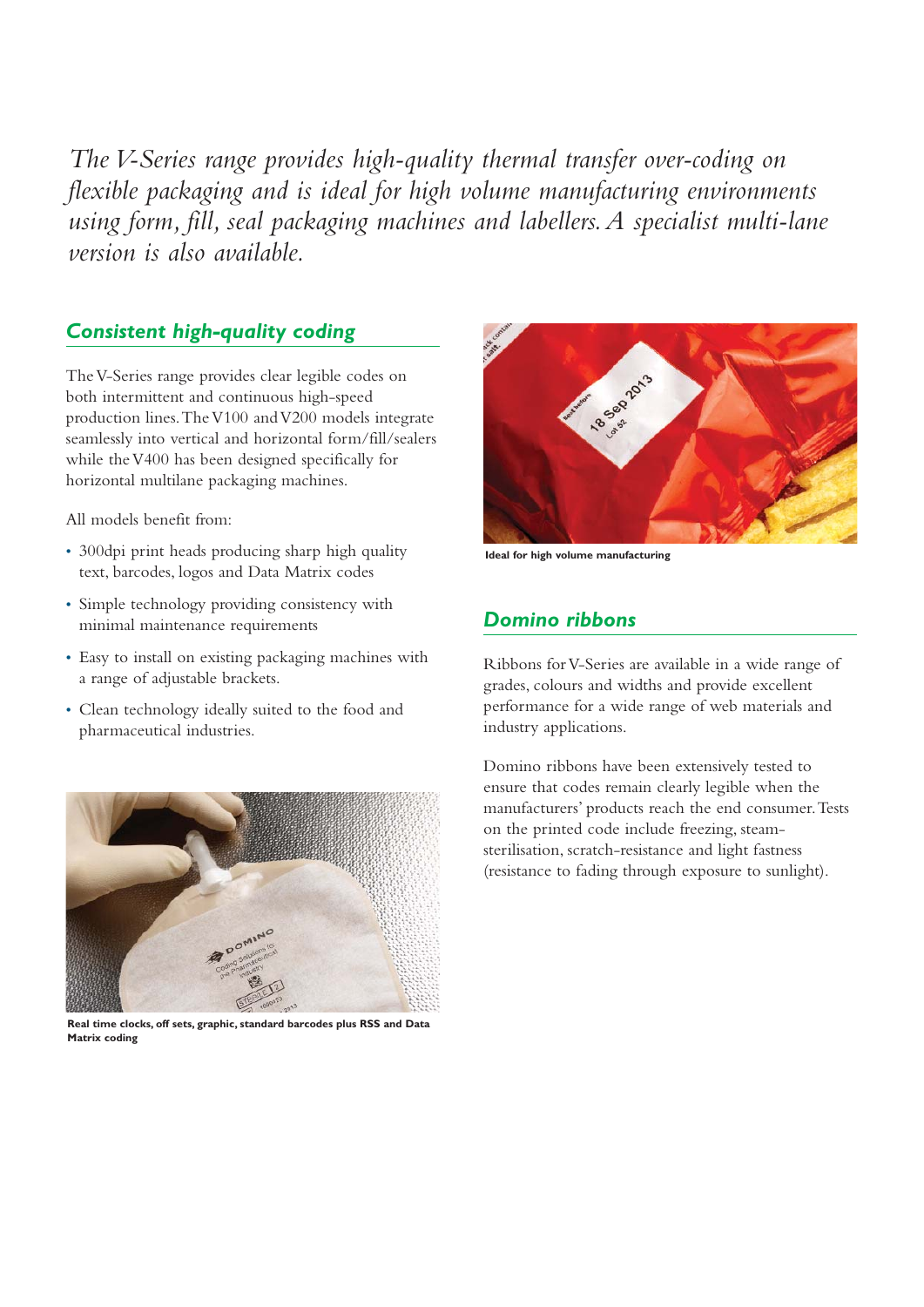*V-Series controllers offer powerful printer control and on-board label creation. They can be networked for remote operation and are compatible with a variety of external label creation and networking solutions.*



**Ribbon economy and retraction features for V200 and V400**

#### *V-Series controllers*

The touch screen control units, which can be networked for remote operation, run on an intuitive windows-based system that supports all true-type fonts and Unicode.

- Full Label creation capability eliminates the need for additional costly software
- Powerful industrial PC provides a powerful and reliable platform capable of high speed handling of high density graphics from one code to the next
- Includes a macro capability to meet special coding needs without the need for custom-designs
- Compatible with ODBC databases allowing simple integration with customer ERP and other IT systems
- CFR 21 part 11 capability offers compliance to FDA standards for good manufacturing practices for (bio)medical, pharmaceutical, food, cosmetics and veterinary businesses
- Optional FHE version for reliable operation in harsher environments
- Compatible with a wide range of label creation and networking software.

#### *EASYDESIGN software*

EASYDESIGN allows remote label creation via PC and quicker design of more complex codes. It is economical, easy-to-use and simply transfers the label design between PC and V-Series controller via ethernet or serial interface.



**Clean technology ideally suited to all production environments including food and pharmaceutical**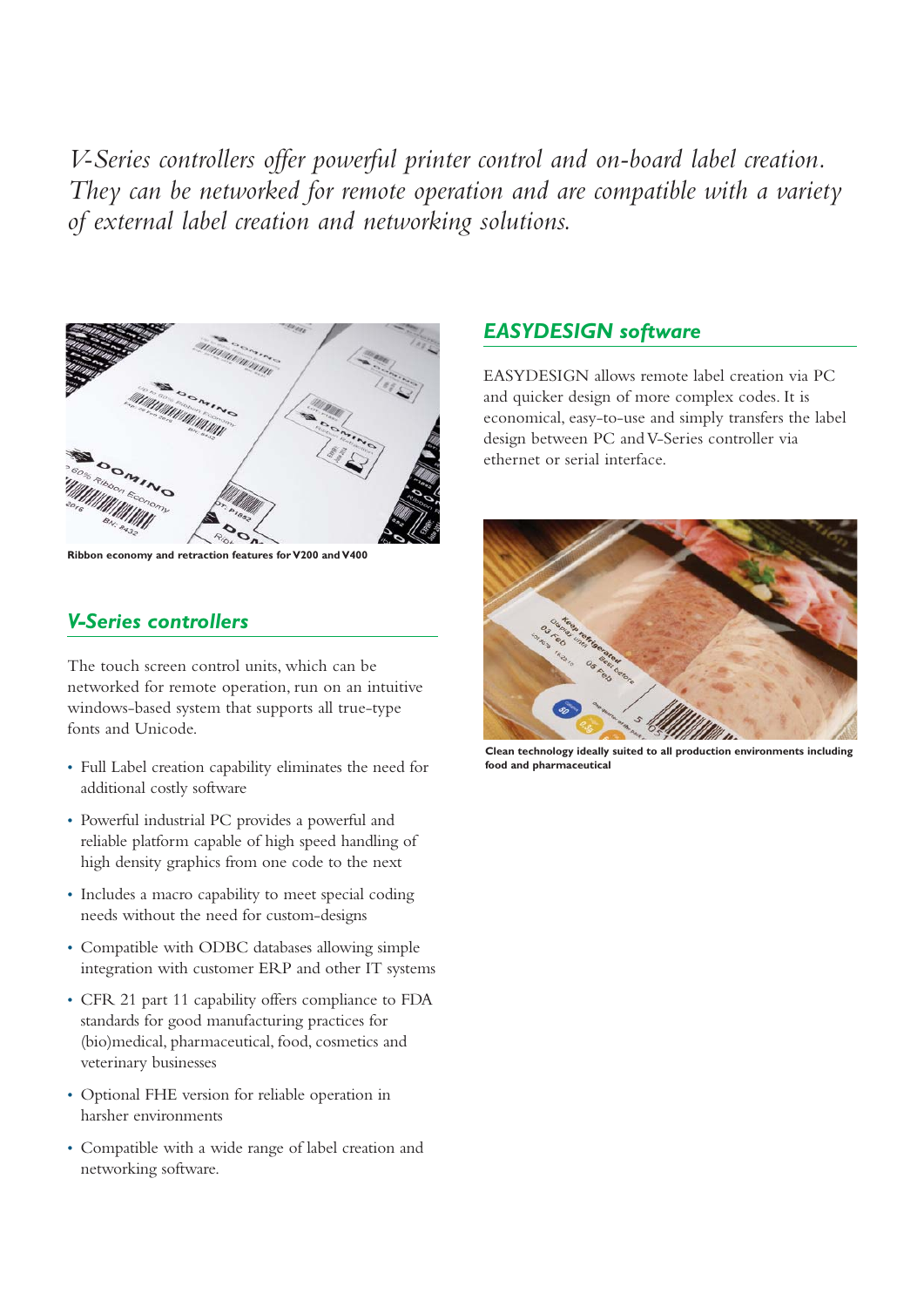# *Technical specifications*

|                                                                              | $\bf V100$                                                                                                                                                                                                                                                                                                                                | <b>V200</b>                                                                                                                                                                                | <b>V400</b>                                                                                                                                                                                         |                                                    |
|------------------------------------------------------------------------------|-------------------------------------------------------------------------------------------------------------------------------------------------------------------------------------------------------------------------------------------------------------------------------------------------------------------------------------------|--------------------------------------------------------------------------------------------------------------------------------------------------------------------------------------------|-----------------------------------------------------------------------------------------------------------------------------------------------------------------------------------------------------|----------------------------------------------------|
|                                                                              | 2"                                                                                                                                                                                                                                                                                                                                        | 2"                                                                                                                                                                                         | 2"                                                                                                                                                                                                  | 5"                                                 |
| <b>Print Unit</b>                                                            |                                                                                                                                                                                                                                                                                                                                           |                                                                                                                                                                                            |                                                                                                                                                                                                     |                                                    |
| Weight & dimensions<br><b>Print density</b><br><b>Print</b> speed            | $6.5$ kg,<br>$(W)211$ (H)178.4 (D)202.5<br>$300$ dpi<br>$50 - 500$<br>mm/sec                                                                                                                                                                                                                                                              | 7.8 kg,<br>(W)262 (H)190.3 (D)203.8<br>$300$ dpi<br>$50 - 1400$<br>mm/sec                                                                                                                  | $34 - 37$ kg<br>(W)617/707/847 (H)272 (D)327<br>$300$ dpi<br>$100 - 800$<br>mm/sec                                                                                                                  | $34 - 37$ kg<br>$300$ dpi<br>$100 - 800$<br>mm/sec |
| <b>Print</b> area                                                            | $53 \times 106$ mm                                                                                                                                                                                                                                                                                                                        | $53 \times 2700$ mm                                                                                                                                                                        | $53 \times 350$<br>$/440/580$ mm                                                                                                                                                                    | $130 \times 350$<br>/440/580 mm                    |
| <b>Character control</b>                                                     | Real time clocks, text (in true type fonts), logos, bar codes and graphics                                                                                                                                                                                                                                                                |                                                                                                                                                                                            |                                                                                                                                                                                                     |                                                    |
| <b>Ribbon</b> system                                                         |                                                                                                                                                                                                                                                                                                                                           |                                                                                                                                                                                            |                                                                                                                                                                                                     |                                                    |
| Ribbon length (up to)<br>Ribbon width<br><b>Ribbon saving features</b>       | 450 <sub>m</sub><br>$20 - 55$ mm<br>Standard gap minimized                                                                                                                                                                                                                                                                                | $1400 \text{ m}$<br>$20 - 55$ mm<br>Variable Ribbon Economy<br>up to $60\%$ <sup>*</sup><br>Retraction system reduces gaps<br>between used ribbon to < 1mm<br>Overlapping possible on V200 | $650 \text{ m}$<br>$650 \text{ m}$<br>$20 - 55$ mm<br>$20 - 130$ mm<br>Variable Ribbon Economy<br>up to $25\%$ <sup>*</sup><br>Retraction system reduces gaps<br>between used ribbon to $\leq 1$ mm |                                                    |
| <b>Control Unit</b>                                                          |                                                                                                                                                                                                                                                                                                                                           |                                                                                                                                                                                            |                                                                                                                                                                                                     |                                                    |
| Weight & dimensions                                                          |                                                                                                                                                                                                                                                                                                                                           |                                                                                                                                                                                            |                                                                                                                                                                                                     |                                                    |
| <b>STD V-Series controller</b>                                               |                                                                                                                                                                                                                                                                                                                                           | (W)332 (H)200+75 (D)97                                                                                                                                                                     | $5.0 \text{ kg}$                                                                                                                                                                                    |                                                    |
| <b>FHE V-Series controller</b>                                               |                                                                                                                                                                                                                                                                                                                                           | $(W)202.5$ (H)142.3 (D)190+75                                                                                                                                                              | $6.0 \text{ kg}$                                                                                                                                                                                    |                                                    |
| <b>Display</b>                                                               | 5.7" intuitive touchscreen                                                                                                                                                                                                                                                                                                                |                                                                                                                                                                                            |                                                                                                                                                                                                     |                                                    |
| <b>Software</b>                                                              | Standard: Onboard design software. Option: external windows based software: Easydesign                                                                                                                                                                                                                                                    |                                                                                                                                                                                            |                                                                                                                                                                                                     |                                                    |
| Environment                                                                  |                                                                                                                                                                                                                                                                                                                                           |                                                                                                                                                                                            |                                                                                                                                                                                                     |                                                    |
| <b>Temperature</b><br><b>Humidity</b><br><b>Electrical</b><br>Compressed air | $5 - 45$ °C (40 - 112° F)<br>10 - 80% without condensation<br>115/230 VAC, 50/60 Hz, 300VA<br>$10$ lt/min<br>$10 \text{lt/min}$<br>$10$ lt/min<br>$10 \text{lt/min}$<br>$(a)$ 6 BAR, max<br>$(a)$ 6 BAR, max<br>$(a)$ 6 BAR, max                                                                                                          |                                                                                                                                                                                            |                                                                                                                                                                                                     | $(a)$ 6 BAR, max                                   |
| <b>Standard connections</b>                                                  |                                                                                                                                                                                                                                                                                                                                           |                                                                                                                                                                                            |                                                                                                                                                                                                     |                                                    |
| <b>Special functions</b>                                                     | Integration with databases - Ultra high-speed data transmission ensures fast upload. Macro<br>function**. Auto real time and date, auto incrementing number and bar codes, auto best<br>before date calculations. Upload or create new designs and modify printer settings<br>while the printer is running. User/password administration. |                                                                                                                                                                                            |                                                                                                                                                                                                     |                                                    |
| Alarm output                                                                 | Low ribbon warning, ribbon end, general faults                                                                                                                                                                                                                                                                                            |                                                                                                                                                                                            |                                                                                                                                                                                                     |                                                    |
| <b>Network</b>                                                               | Ethernet 10/100 base TX                                                                                                                                                                                                                                                                                                                   |                                                                                                                                                                                            |                                                                                                                                                                                                     |                                                    |
| <b>Options</b>                                                               | FHE Controller for harsh environments                                                                                                                                                                                                                                                                                                     |                                                                                                                                                                                            |                                                                                                                                                                                                     |                                                    |
| <b>Accessories</b>                                                           | Full range bracketry and accessories                                                                                                                                                                                                                                                                                                      |                                                                                                                                                                                            |                                                                                                                                                                                                     |                                                    |
| and the factory environment<br>specific customer coding requirements.        | * The ribbon Economy achieved is dependent upon web material used<br>** The V-Series contoller macro funtion can be programmed to meet                                                                                                                                                                                                    |                                                                                                                                                                                            |                                                                                                                                                                                                     |                                                    |
| Non specified dimensions in milimetres                                       |                                                                                                                                                                                                                                                                                                                                           |                                                                                                                                                                                            |                                                                                                                                                                                                     |                                                    |

 $\overline{\phantom{a}}$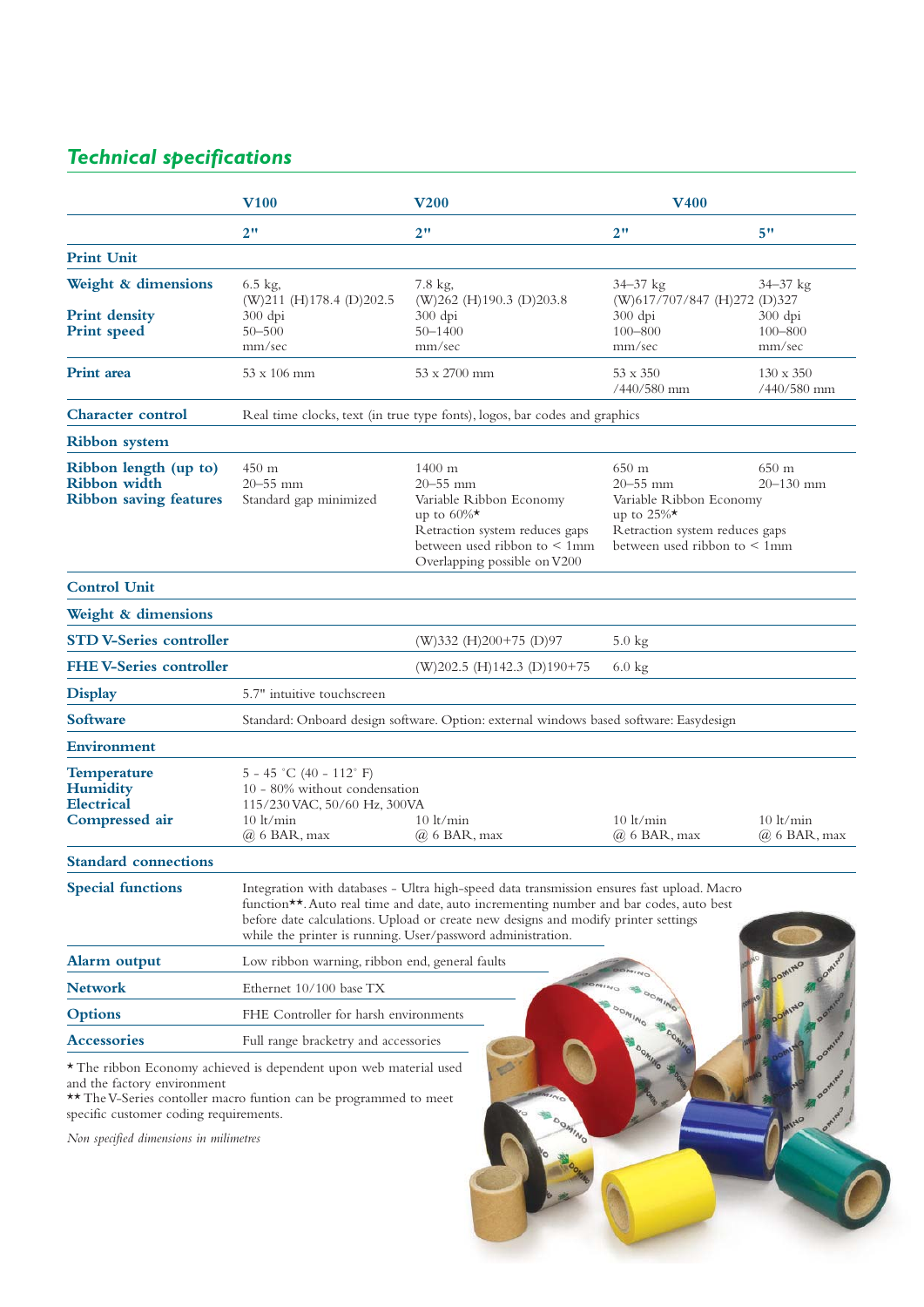#### RELIABLE HIGH-SPEED PRINTER DESIGNED FOR INTERMITTENT APPLICATIONS.

- High Speed 500mm/sec
- Large print area 53mm x 106mm
- Robust cassette construction Ensures reliability in industrial environments
- For use on all types of horizontal (HFFS) and
- vertical (VFFS) packaging machines and labellers
- Full set of brackets and accessories

1400

#### HIGH-SPEED PRINTING FOR WIDE-AREA PRINT REQUIREMENTS ON INTERMITTENT, MULTI-LANE APPLICATIONS.

VIOO

π

• Large print area up to 130mm x 580mm • High top speed (800mm/sec) enables a large number of prints per minute for optimized production output

V200

• Variable ribbon economy up to 25% for consumable savings • Static and automated, multi position

bracket systems available

#### DESIGNED FOR ALL CONTINUOUS APPLICATIONS,WITH LOWER CONSUMABLE COSTS AND MAXIMISED UPTIME.

- Industry-leading ribbon length of 1400m reduces changeovers and maximises production uptime
- Patented variable Ribbon Economy function reduces consumable usage without compromising print quality
- Maintenance-free clutchless Dancing Arms provide ribbon tension control preventing ribbon breakage and ensuring responsiveness at high-speed
- Robust cassette construction ensures reliability in industiral environments
- High Speed 50 1400mm/sec
- Large print area  $(53 \times 2700$ mm)
- Full set of brackets and accessories